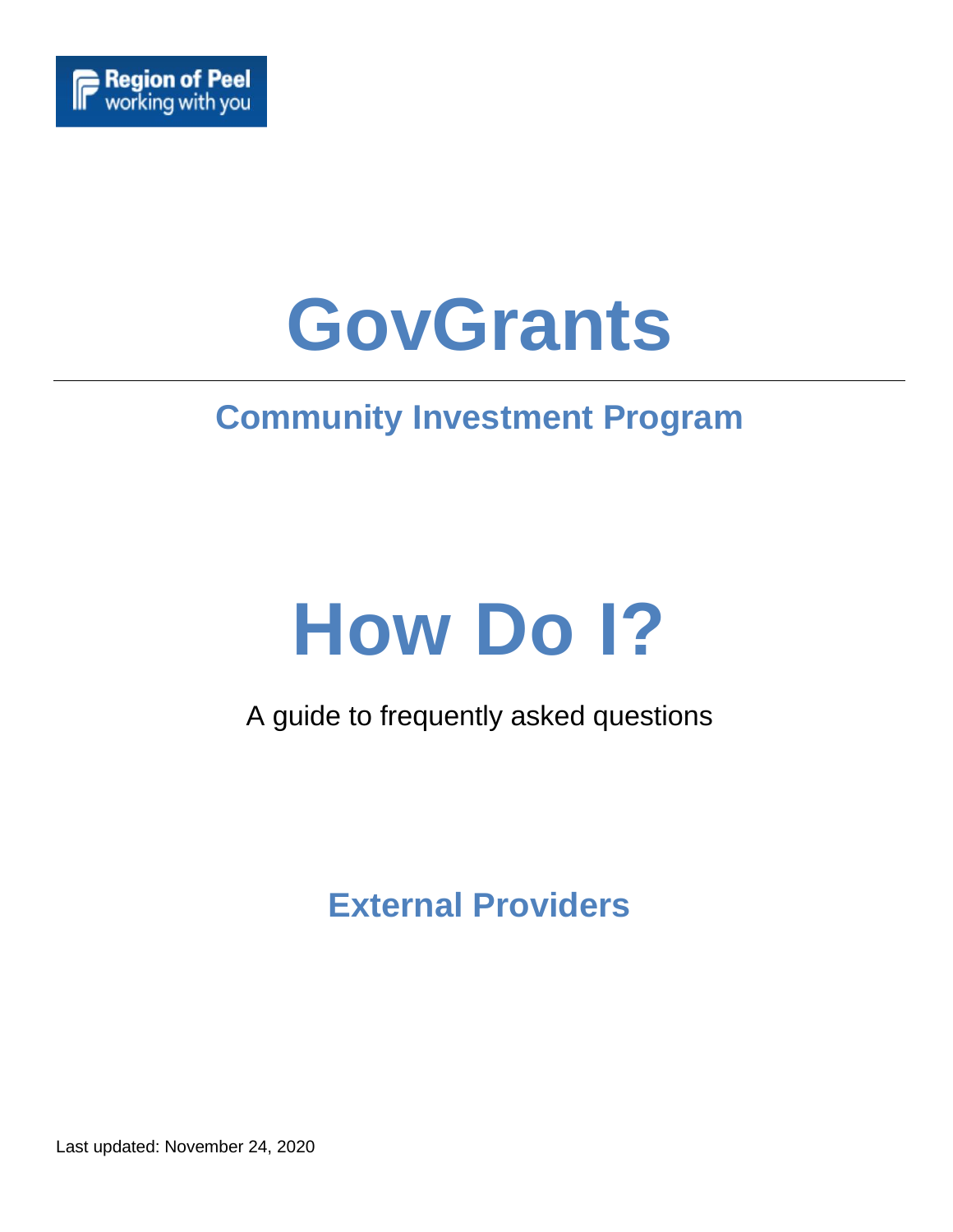# GovGrants Technology

## <span id="page-1-0"></span>Contents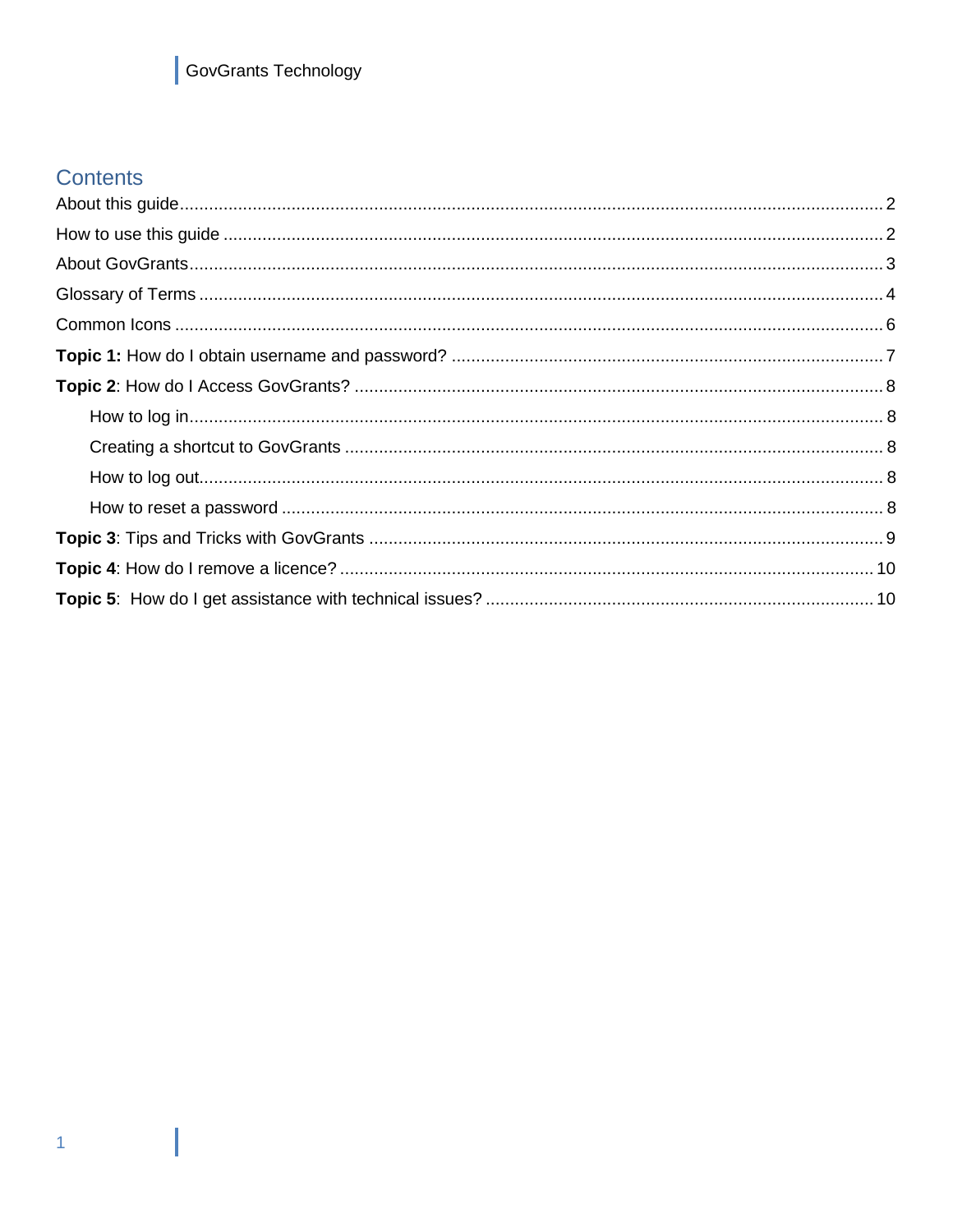## <span id="page-2-0"></span>About this guide

This user guide is intended for all Peel Service Providers accessing and utilizing GovGrants as a **Grantee** (applicant). It provides tips and processes for some common actions.

It is not intended for use by employees at the Region of Peel with **Grantor** access.

## <span id="page-2-1"></span>How to use this guide

Here are some suggested methods to navigate within this document.

## **1. To view a desired page**

From the table of contents, hover over a page number and **press 'Ctrl' + click** to be directed to that page number

## **2. To go back to table of contents from anywhere in the document**

To navigate back to the table of contents, **press 'Ctrl' + click** and this **production** icon located at the bottom of each page

## **3. To print entire document**

Click the print icon from the Quick Access toolbar Or **File** then **Print**

## **4. To print specific pages**

## Click **File** then **Print**

Then, in the setting section type in the page number(s) you wish to print

- To print consecutive pages, place a hyphen between numbers (i.e. 2-5)
- To print single pages, place a comma between the pages desired (i.e. 3, 6, 9)

## **5. Use the navigation pane**

**Press (Ctrl + F)** and click on **Headings** to locate the appropriate heading

## **6. Expand or collapse headings**

- Click on the small triangle that appears when you hover over a heading or
- Right click on a heading and selecting the Expand/Collapse option

Triangle  $\rightarrow$   $\Omega$ How to use this quide  $\rightarrow$  Heading

Here are some suggested methods to navigate within this document.

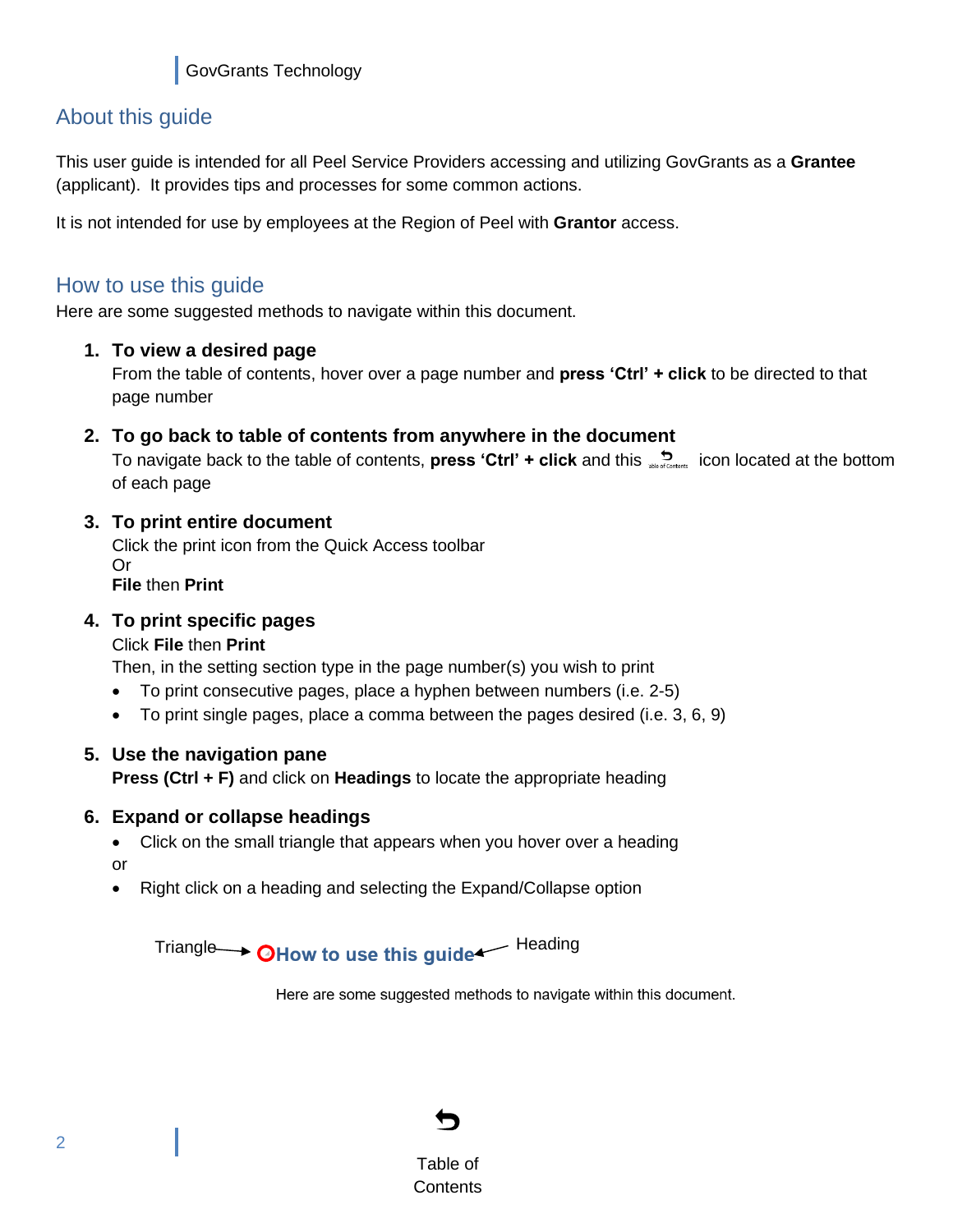## <span id="page-3-0"></span>About GovGrants

GovGrants is an innovative technology solution developed to allow service providers to:

- apply for funding,
- update their organization information, and
- directly communicate with Region of Peel staff

GovGrants is user friendly, safe and secure. The information that you input into the system will only be accessible to you or other approved individual(s). You can view your information at any time and make updates when required.

**Important!** To access GovGrants you must:

 $\Box$  have been directed to the website by Community Investment Program staff,

 $\Box$  received training on how to navigate the system, and

 $\Box$  have acquired your unique user name and password.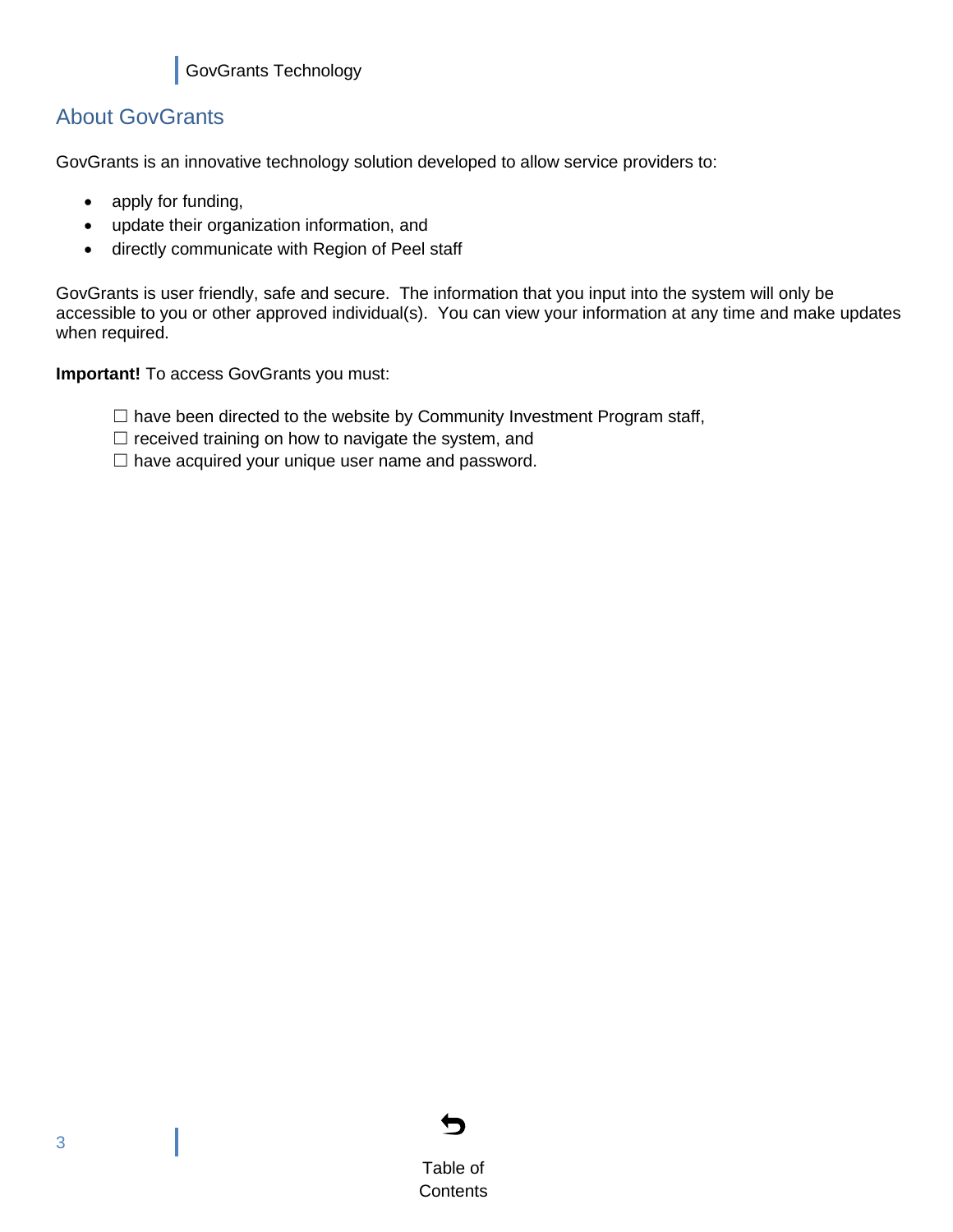# <span id="page-4-0"></span>Glossary of Terms

| <b>Term</b>                                          | <b>Description/Definition</b>                                                                                                                                                                                                                                                                                                                                                                                                                                                                                                                                                                                    |
|------------------------------------------------------|------------------------------------------------------------------------------------------------------------------------------------------------------------------------------------------------------------------------------------------------------------------------------------------------------------------------------------------------------------------------------------------------------------------------------------------------------------------------------------------------------------------------------------------------------------------------------------------------------------------|
| <b>Amendment</b>                                     | A change made to an award.                                                                                                                                                                                                                                                                                                                                                                                                                                                                                                                                                                                       |
| <b>Amendment Request</b>                             | The formal process in which a request is made to change/amend an<br>award, then is approved or rejected.                                                                                                                                                                                                                                                                                                                                                                                                                                                                                                         |
| <b>Announcement</b>                                  | A public document which a Grantor makes known its intentions to                                                                                                                                                                                                                                                                                                                                                                                                                                                                                                                                                  |
| (Also known as FOA)                                  | award grants or agreements.                                                                                                                                                                                                                                                                                                                                                                                                                                                                                                                                                                                      |
| <b>Applicant Organization</b>                        | Legal name of an organization as registered with the government and<br>the GovGrants system.                                                                                                                                                                                                                                                                                                                                                                                                                                                                                                                     |
| <b>Application</b>                                   | A request for one or more than one grant award.                                                                                                                                                                                                                                                                                                                                                                                                                                                                                                                                                                  |
| <b>Application Deadline</b>                          | The date by which an application must be submitted (up to 11:59 pm<br>of that date).                                                                                                                                                                                                                                                                                                                                                                                                                                                                                                                             |
| <b>Application Number</b>                            | Unique number assigned by funder when an application has been<br>successfully submitted.                                                                                                                                                                                                                                                                                                                                                                                                                                                                                                                         |
| <b>Amount</b>                                        | Total of funds approved for an award.                                                                                                                                                                                                                                                                                                                                                                                                                                                                                                                                                                            |
| <b>Award</b>                                         | Funds provided to a recipient based on an approved application.<br>(contracts or other agreements)                                                                                                                                                                                                                                                                                                                                                                                                                                                                                                               |
| <b>Budget</b>                                        | The financial plan that the Region of Peel approves during the award<br>process (or in subsequent amendments).                                                                                                                                                                                                                                                                                                                                                                                                                                                                                                   |
| <b>Budgeted amount</b>                               | The total amount of money allocated for a specific purpose during a<br>specified period.                                                                                                                                                                                                                                                                                                                                                                                                                                                                                                                         |
| <b>Budget Period</b>                                 | An interval of time into which a project period is divided for budgetary<br>purposes (i.e. Jan 1 -Dec 31)                                                                                                                                                                                                                                                                                                                                                                                                                                                                                                        |
| <b>Closeout</b>                                      | The point where all relevant administrative actions and required work,<br>as specified in the award, have been completed.                                                                                                                                                                                                                                                                                                                                                                                                                                                                                        |
| <b>Comments</b>                                      | Location in GovGrants where the approver provides additional<br>information to support their decision regarding a task.                                                                                                                                                                                                                                                                                                                                                                                                                                                                                          |
| <b>Grant</b>                                         | Financial assistance providing money to an eligible organization to<br>carry out an approved project or activity.                                                                                                                                                                                                                                                                                                                                                                                                                                                                                                |
| <b>Grantor</b>                                       | An entity which awards the grant in Gov Grants (Region of Peel).                                                                                                                                                                                                                                                                                                                                                                                                                                                                                                                                                 |
| <b>Key Performance Indicator (KPI)</b>               | A measurable value that demonstrates how effectively a Project is<br>achieving key objectives stated for that budget period.                                                                                                                                                                                                                                                                                                                                                                                                                                                                                     |
| <b>Number of Unique Clients</b>                      | This figure represents the first time an individual, group or family<br>uses a service or program within your organization.<br>Each time a Region of Peel resident, group or family receives the<br>same service (ex: weekly check in with their support worker, a visit to<br>the food bank, a series of employment training workshops) that will<br>count as a single number of one (1) regardless of the frequency that<br>they visit. If they are to enroll or begin a new program or service this<br>would increase the figure based on the initial visit, and reoccurring<br>services will not be counted. |
| <b>Primary User</b>                                  | A GovGrants user (one per agency) with privileges permitting them to<br>complete all activities within GovGrants, including: receiving email<br>communications, submitting applications and editing etc.                                                                                                                                                                                                                                                                                                                                                                                                         |
| Program                                              | The internal business area associated with the funding<br>announcement.                                                                                                                                                                                                                                                                                                                                                                                                                                                                                                                                          |
| <b>Projected Total Revenue</b><br><b>Expenditure</b> | The total estimate including any anticipated additional revenue or<br>growth your agency expects for the current fiscal year. Examples of                                                                                                                                                                                                                                                                                                                                                                                                                                                                        |

4

# $\blacktriangleright$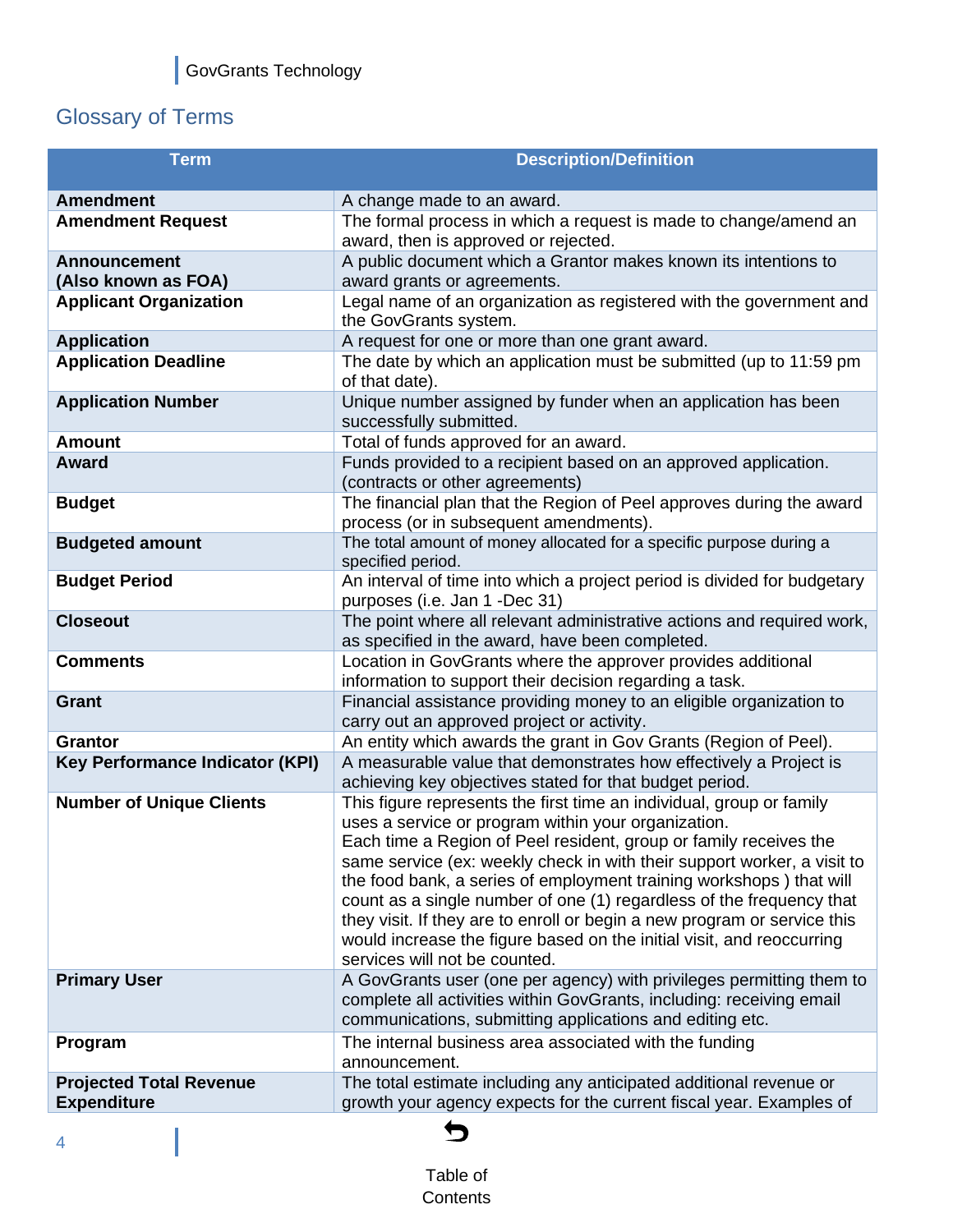# GovGrants Technology

| <b>Term</b>                          | <b>Description/Definition</b>                                                                                                                                                                                                                                                                                                                                                                                                                                                                                                                          |
|--------------------------------------|--------------------------------------------------------------------------------------------------------------------------------------------------------------------------------------------------------------------------------------------------------------------------------------------------------------------------------------------------------------------------------------------------------------------------------------------------------------------------------------------------------------------------------------------------------|
|                                      | anticipated additional revenue may include annual fundraisers,<br>approved funding expected to commence that year<br>For agencies applying early in the fiscal year (April/May) the<br>projected amount can be the previous year's revenue. Agencies will<br>be given an opportunity given to update the information throughout<br>the funding cycle.                                                                                                                                                                                                  |
| <b>Recipient</b>                     | An organization that receives an award directly from an awarding<br>agency.                                                                                                                                                                                                                                                                                                                                                                                                                                                                            |
| <b>Roles and Responsibilities</b>    | This section represents the roles and associated responsibilities<br>assigned to the user.                                                                                                                                                                                                                                                                                                                                                                                                                                                             |
| <b>Service Provider</b>              | An agency who receives an award from a Grantor (Region of Peel).                                                                                                                                                                                                                                                                                                                                                                                                                                                                                       |
| Task                                 | A milestone within GovGrants to assist in tracking activities assigned<br>to a user.                                                                                                                                                                                                                                                                                                                                                                                                                                                                   |
| <b>Total Number of Client Visits</b> | This figure is the total number of all visits that a resident, group or<br>family attends regardless of service or program type.<br>Each time a Region of Peel resident, group or family receives a<br>service (ex: weekly check in with their support worker, a visit to the<br>food bank, a series of employment training tutorials) each visit or<br>service received will count as a single number of one (1). To<br>determine the total number of clients visits you would add up all the<br>separate visits or single units of service provided. |



Table of **[Contents](#page-1-0)**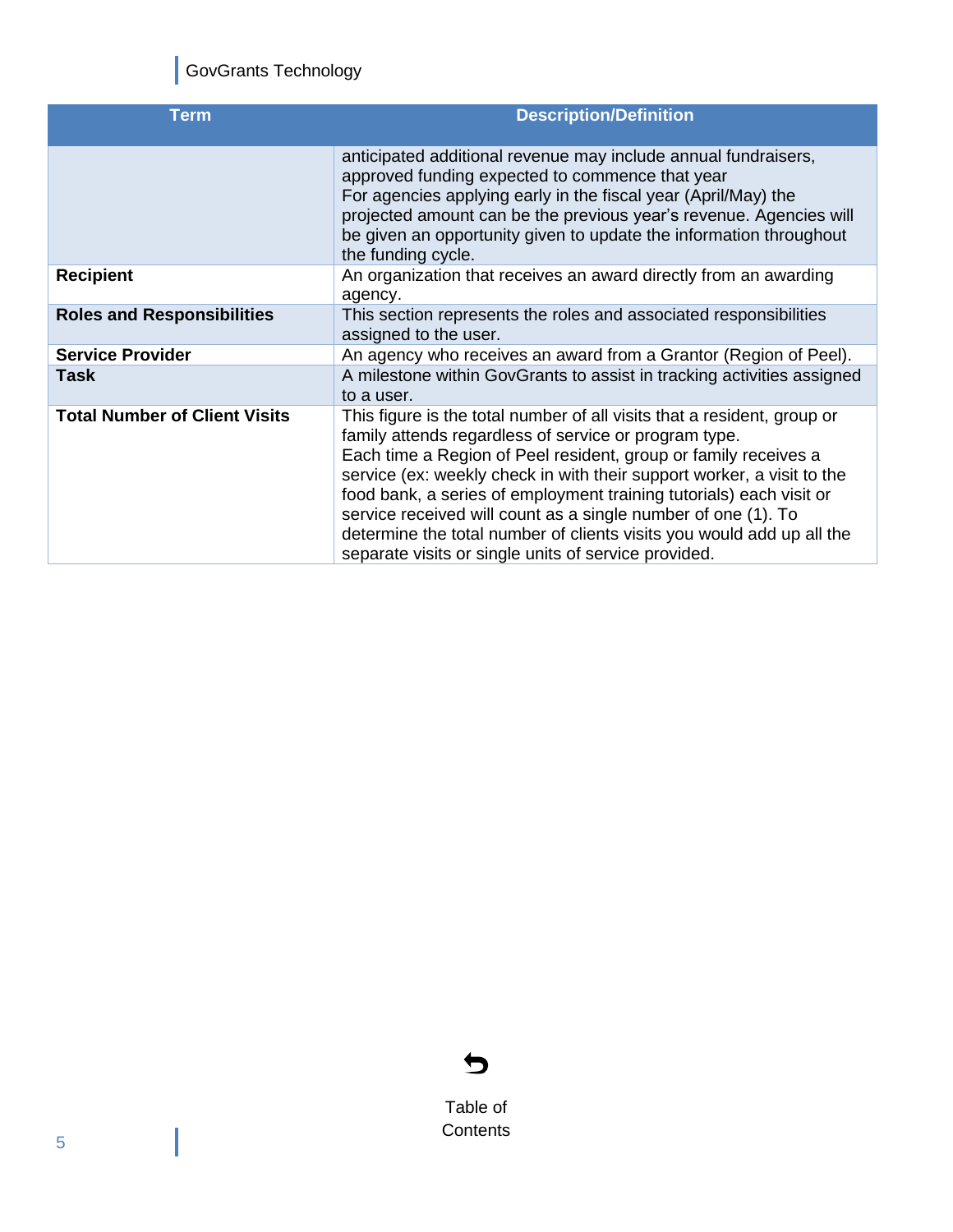# <span id="page-6-0"></span>Common Icons

| ●                       | View detailed information about the associated record |
|-------------------------|-------------------------------------------------------|
| $\overline{\bullet}$    | Begin the review process                              |
| Ę                       | Not recommended by the reviewer                       |
| ıt                      | Recommended by the reviewer                           |
| P                       | Edit associated record                                |
| 血                       | Delete associated record                              |
| $\equiv$                | Section or page specific actions                      |
| 谷                       | Home page                                             |
| $\check{\mathbf{v}}$    | Available filter options                              |
| $\checkmark$            | Un-collapse taskbar section                           |
| $\blacktriangleleft$    | Collapse taskbar                                      |
| $\blacktriangleright$   | Un-collapse taskbar                                   |
| $\blacktriangle$        | Collapse taskbar section                              |
| ▼                       | Un-collapse content window section                    |
| $\blacktriangle$        | Collapse content window section                       |
| $\blacktriangledown$    | Dropdown menu                                         |
| Ш                       | Reports                                               |
| $\odot$                 | <b>Recent Items</b>                                   |
| ×                       | Activities                                            |
|                         | Filter options                                        |
|                         | Begin task                                            |
| $\overline{\mathbf{Q}}$ | Search                                                |
| $\bullet$               | Initiate negotiations                                 |
| Ŧ                       | Create Subaward                                       |

 $\blacktriangleright$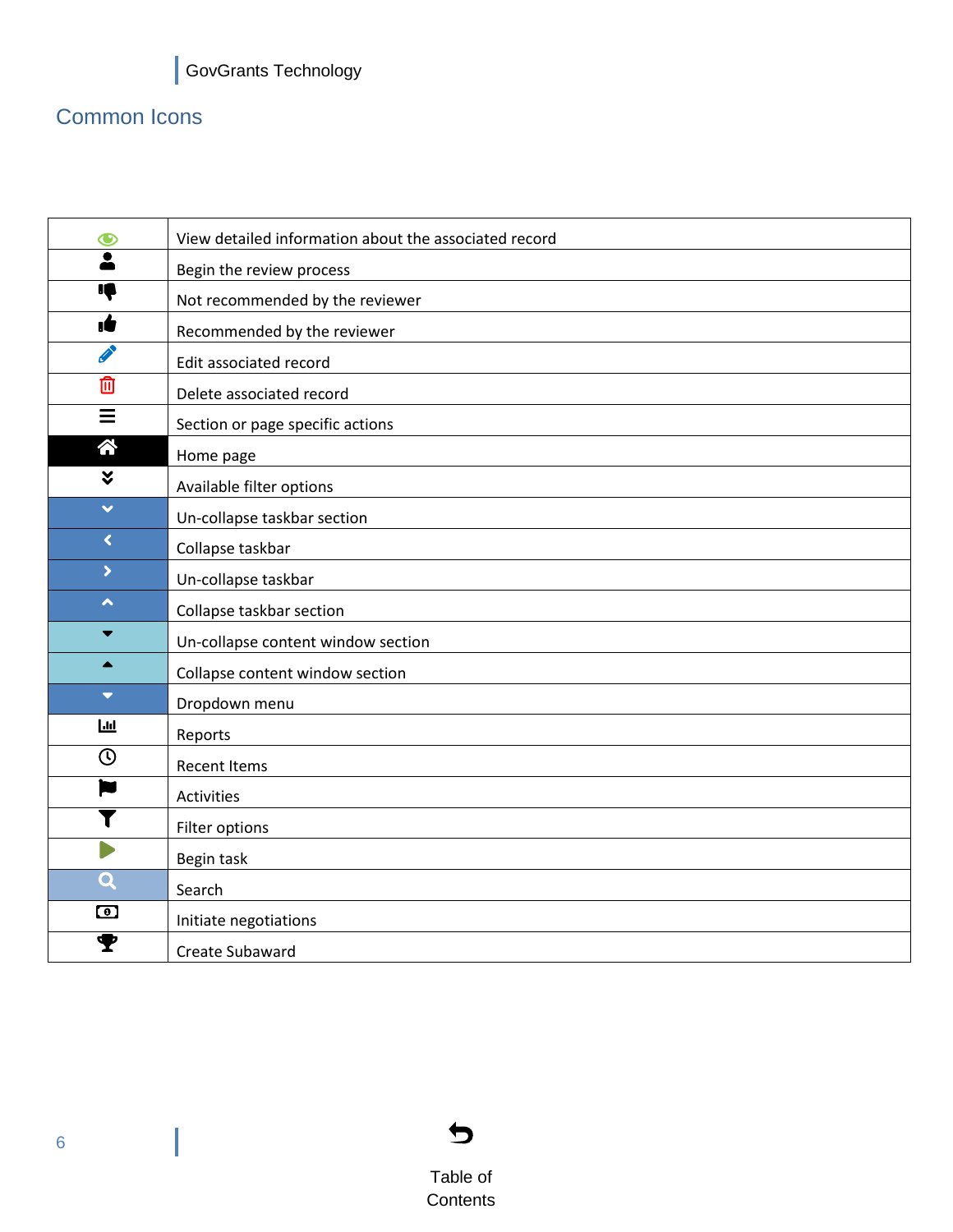GovGrants Technology

## <span id="page-7-0"></span>**Topic 1:** How do I obtain username and password?

After you have attended the GovGrants training and/or have been approved as a GovGrants user, two emails will be sent to you from GovGrants Admin. The emails and required actions are outlined below:

## **First Email**

The "Welcome to GovGrants" Email provides:

|                      | Q Reply Q Reply All C Forward G IM<br>Tue 9/10/2019 12:27 PM                                                                     |
|----------------------|----------------------------------------------------------------------------------------------------------------------------------|
| $(\neg A$            | GovGrants Admin <donotreply@peelregion.ca></donotreply@peelregion.ca>                                                            |
|                      | Sandbox: Welcome to GovGrants                                                                                                    |
| Rahul Sundrani<br>Tα |                                                                                                                                  |
|                      | Welcome to GovGrants! To get started, go to https://nam04.safelinks.protection.outlook.com/?url=https%3A%2F%2Fdev-granteeportal- |
|                      | tso3-165afff823b.cs92.force.com&data=02%7C01%7Crahul.sundrani%40reisystems.com%7Cf2db8824c72b44d5a14d08d7360beb87%               |
|                      | 7C3199644175464120826bdf0c3e239671%7C0%7C0%7C637037297343580997&sdata=IAJhYipPuneeHRq2%2FiOOx4ookHwzs8oTENYncge%                 |
|                      | 2BNAE%3D&reserved=0                                                                                                              |
|                      |                                                                                                                                  |
|                      | Username: firststepsccc@yopmail.com20                                                                                            |
| Thanks,              | Region of Peel                                                                                                                   |

## **Second Email**

The "Your new GovGrants password" email  $\bullet$  permits you to select your own log in password.

Password requirements:

- At least 8 characters
- At least 1 letter
- At least 1 number

cannot be guaranteed

|                | Tue 9/10/2019 12:28 PM                                                                                                       |
|----------------|------------------------------------------------------------------------------------------------------------------------------|
| GA             | GovGrants Admin <donotreply@peelregion.ca></donotreply@peelregion.ca>                                                        |
|                | Sandbox: Your new GovGrants password                                                                                         |
| Rahul Sundrani |                                                                                                                              |
|                | (i) This message was sent with High importance.                                                                              |
|                |                                                                                                                              |
| Hi Liz,        |                                                                                                                              |
|                | Your password has been reset for GovGrants. Go to:                                                                           |
|                | https://nam04.safelinks.protection.outlook.com/?url=https%3A%2F%2Fdev-granteeportal-tso3-165afff823b.cs92.force.com%2Flogin% |
| 3Fc%           |                                                                                                                              |
|                | 3DDYDpYUbYU4nb16y6HxfF16GNEReh7DmaGlr3GcLQySwuto4mqOlgxFLyXwYoxbGCxNC2qrYcnUFA6.tHzxPRs2tYmms UzHbobFuaHbtySkYUI8Kfc         |
|                | VrEAO1iN3FaEgVZUfptqhuEjjcKsjRWrm3XDp64xbMnygLzzNnNi9pNc1cBtgZpwOfb41OoQT4u587stXUwN66TFe9t5goEor8TQDa3ZpJ7A%253D%           |
|                | 253D&data=02%7C01%7Crahul.sundrani%40reisystems.com%7C354696b82d644150688908d7360bcffa%                                      |
|                | 7C3199644175464120826bdf0c3e239671%7C0%7C1%                                                                                  |
|                | 7C637037296670882156&sdata=9S0znAlTfdR1ZmHCn5t2qkOH2okJ8PymxuDG9NTQZ5Q%3D&reserved=0                                         |

*NOTE:* The two emails will come back to back (possible delay) and the order of the emails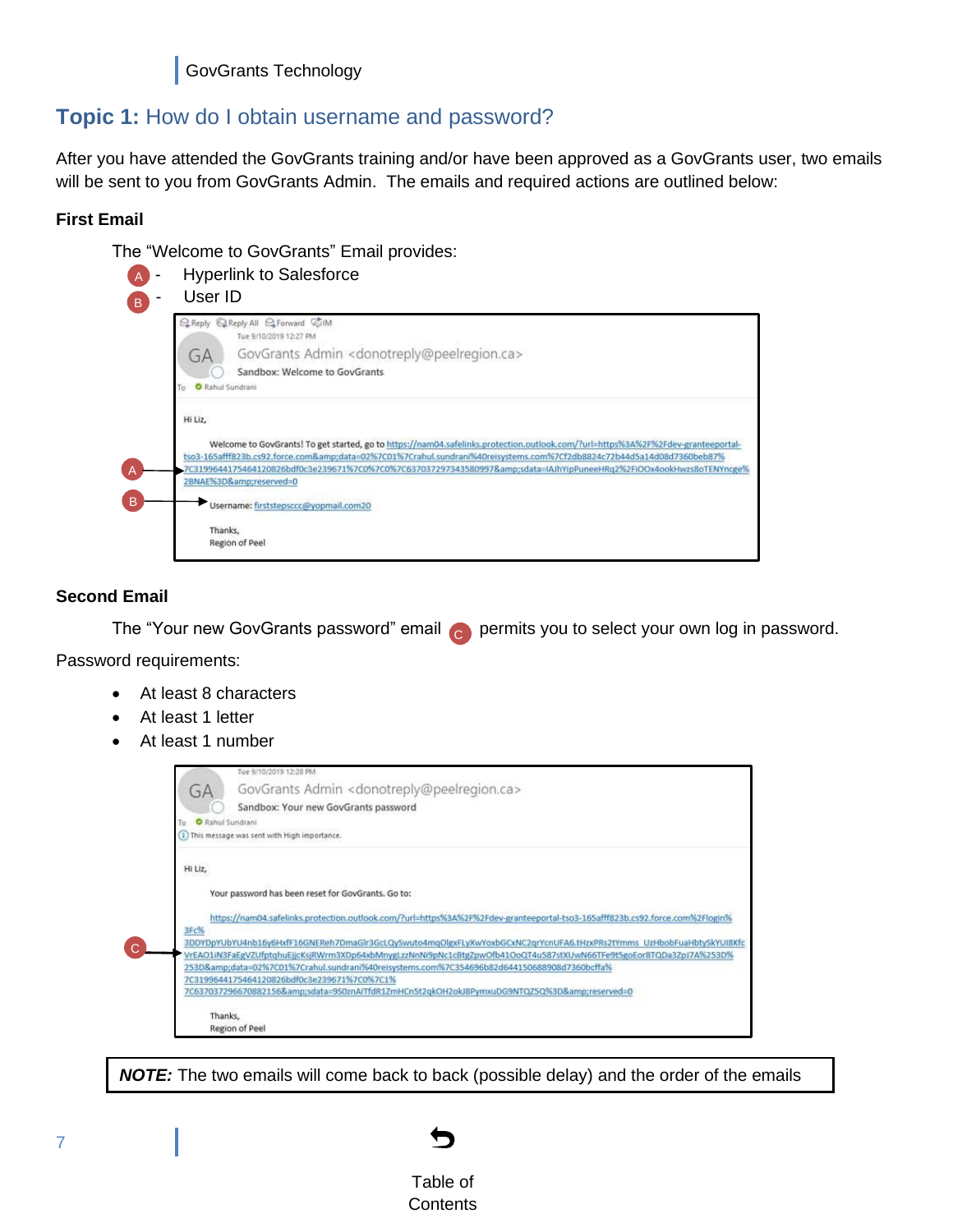## <span id="page-8-0"></span>**Topic 2**: How do I Access GovGrants?

Once you have your username and password, it is important you know how to access and utilize GovGrants.

## <span id="page-8-1"></span>How to log in

- Click on this GovGrants [hyperlink](https://granteeportal-tso3-165afff823b.force.com/SPLandingPage?username=null&_ga=2.36598816.105212560.1572877266-765800622.1567021088) and chose the appropriate program card to sign in
- Enter Username and password
- Check box beside, "I accept the Region of Peel's Terms and Service"
- Click on the Sign in button

**Note:** The GovGrants hyperlink can be found on the Region of Peel website via the path below:

[Region of Peel home page](https://www.peelregion.ca/)  $\rightarrow$  Programs and Services  $\rightarrow$  Housing and Shelter  $\rightarrow$  Community Investment Program → [GovGrants](https://peelregion.ca/community-investments/)

## <span id="page-8-5"></span><span id="page-8-2"></span>Creating a shortcut to GovGrants

If desired, you can create a shortcut to GovGrants on your desktop.

Complete the following to add a shortcut to your desktop:

- While logged in, click on the three dots in the top right corner of your Chrome browser
- Click on **More Tools** from the list
- Select Create Shortcut
- Click on the **Create** button

**Note:** Verify that a shortcut has been created on your Desktop

## <span id="page-8-3"></span>How to log out

To exit GovGrants complete the following:

- Click on the profile of a person icon in the top right corner
- Click **Logout**

#### <span id="page-8-4"></span>How to reset a password

On the Sign in page:

- Click on Reset it beside **Forgot your password?**
- Follow prompts
- An email will be sent to the registered email to reset your password

| Sign In                                                                                     |  |
|---------------------------------------------------------------------------------------------|--|
| * Username:                                                                                 |  |
| * Password:                                                                                 |  |
| Forgot your password? Reset It                                                              |  |
| Don't have an account? Register Now<br>0<br>I accept the Region of Peel's Terms and Service |  |
| Sign In<br>Cancel                                                                           |  |
|                                                                                             |  |

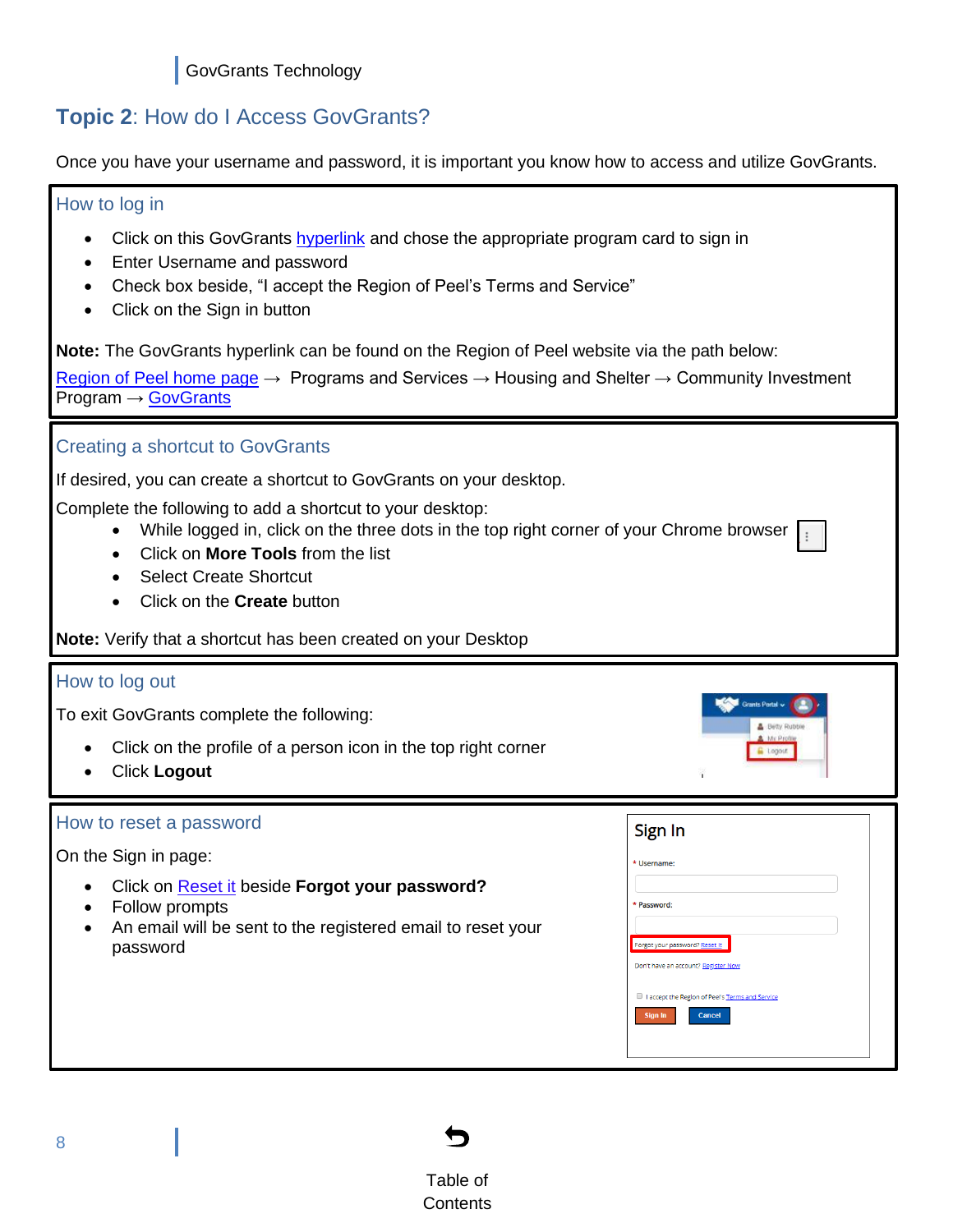## <span id="page-9-0"></span>**Topic 3**: Tips and Tricks with GovGrants

To ensure your user experience with GovGrants is as smooth as possible, here are some tips for you while using the system:

- $\checkmark$  Create a shortcut on your computer to GovGrants (see [Creating a Shortcut](#page-8-5) in GovGrants)
- ✓ Visit the [Region of Peel website](https://peelregion.ca/community-investments/) regularly for up to date GovGrants resources and information



When using GovGrants:

- $\checkmark$  Open in the Google Chrome browser for optimal experience
- ✓ Be sure you are in **Edit** mode to make changes
	- ➢ If you see the icon on top right of page, you are **NOT** in Edit mode
- ✓ **Save**, **Save, Save**
	- ➢ Remember to Save often
	- ➢ **Note:** There are several locations to Save (see image below)
		- o Ensure to complete a Section save (or Modal window save) before a Page save
		- o Save each tab before leaving
		- o Save your work if you are leaving your computer idle as your login will time-out

|                                                                 |                                                                        |                    |                                    |                             |                                  | Grants Portal v 2               |                     |
|-----------------------------------------------------------------|------------------------------------------------------------------------|--------------------|------------------------------------|-----------------------------|----------------------------------|---------------------------------|---------------------|
| Funding Opportunities Applications Grants Monitoring Closecut C |                                                                        |                    |                                    |                             |                                  |                                 |                     |
| Application Title<br><b>Giggles Funding Opportunity</b>         |                                                                        |                    |                                    |                             |                                  |                                 | 3. Save the Page    |
| GovGrants ID<br>AP-105                                          | Status<br>Created                                                      |                    | Application Due Date<br>29/02/2020 |                             | Funding Opportunity ID<br>AN-185 |                                 |                     |
|                                                                 |                                                                        |                    |                                    |                             |                                  |                                 |                     |
| Created                                                         |                                                                        | $-0-$<br>Submitted |                                    |                             | -0<br>Converted to Award         |                                 |                     |
| \$ Budget<br><b>E</b> Performance<br>Overview                   | C Acknowledgement D History<br>Collab<br>Attachments                   |                    |                                    |                             |                                  | Fields marked as * are required |                     |
| - Application Related Performance Indicators                    |                                                                        |                    |                                    |                             |                                  |                                 | 2. Save the Section |
| Q <br>Quick Search                                              |                                                                        |                    |                                    |                             |                                  |                                 |                     |
| Performance Indicator 1                                         | Title:                                                                 | Category           | Unit of Measurement                | <b>Previous Year Actual</b> |                                  | Target<br>Actions               |                     |
| KPI-0474                                                        | Number of Children Served (Licensed Care) (Cumulative)                 | Child Care         | Number (#)                         |                             | 10                               | o                               |                     |
| KPI-0485                                                        | Program Support - Resource Supports - Staff (GLOBAL) - On-Site<br>Time | EarlyON            | Number (#)                         | $\overline{2}$              | $\mathbf{z}$                     | O                               |                     |
| <b>KPI-0488</b>                                                 | Family Consultations - Brief - Total Time                              | EarlyON            | Number (#)                         | 10 <sup>1</sup>             | 20                               | Ð                               |                     |
| KPI-0548                                                        | Program Support - Activities - Total On-site Time                      | EarlyON            | Number (#)                         | 90                          | 100                              | D.                              |                     |
|                                                                 |                                                                        |                    |                                    |                             |                                  |                                 | 1. Save the Table   |
|                                                                 |                                                                        |                    |                                    |                             |                                  |                                 |                     |
|                                                                 |                                                                        |                    |                                    |                             |                                  |                                 |                     |

 $\checkmark$  Contact the Region of Peel if technical issues persist